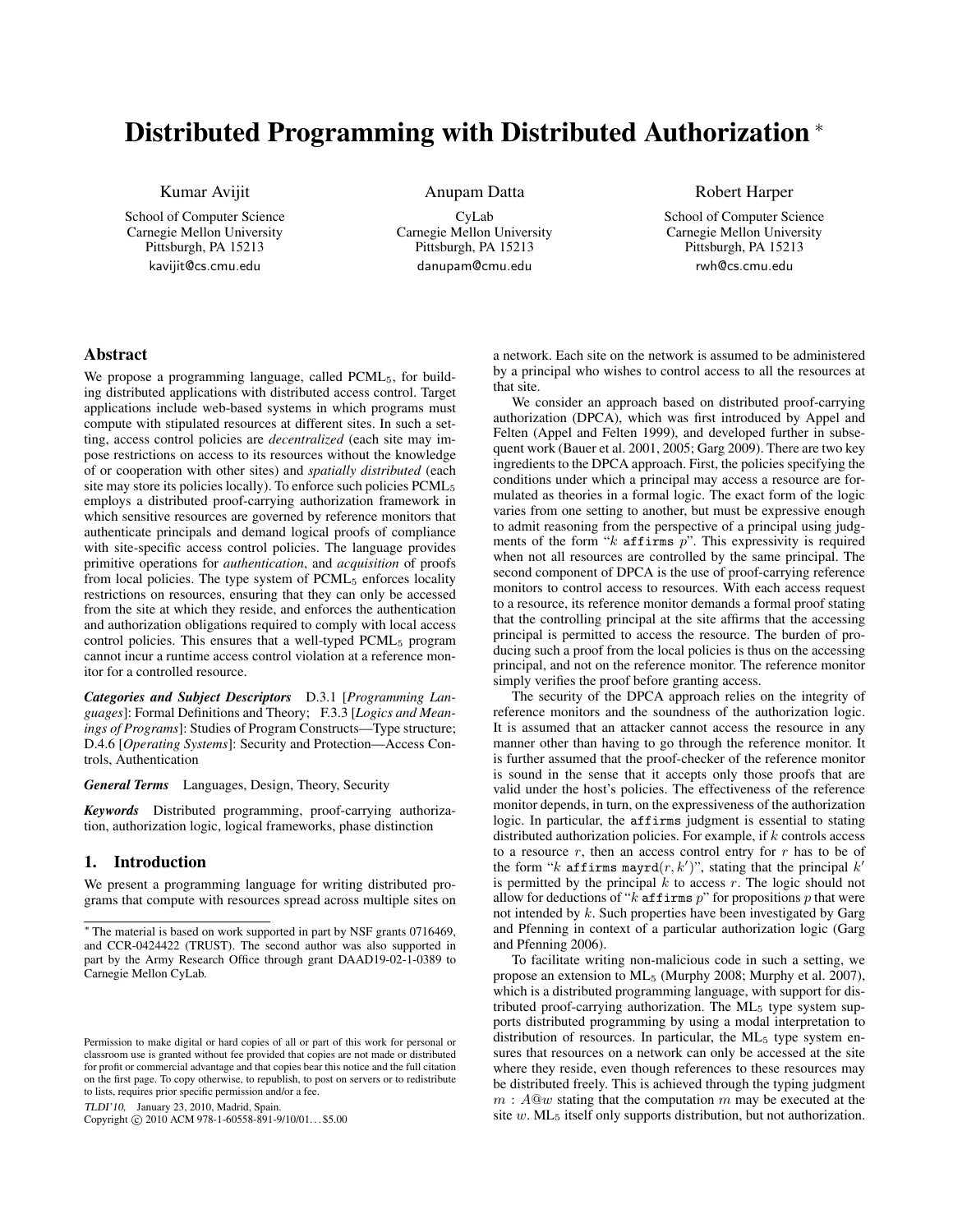

Figure 1. An example scenario for distributed PCA

The contribution of this paper is an extension of the ML<sub>5</sub> type system, to statically enforce the proof requirements imposed by proofcarrying reference monitors that control the resources on the network. There are three main ingredients in this extension:

- 1. Authentication: PCML<sub>5</sub> provides a primitive operation that allows the executing program to authenticate as a principal, obtaining credentials that are presented to the reference monitor in order to identify the accessing principal.
- 2. Distributed policy acquisition: We assume that access control policies are distributed on the network, and must be acquired dynamically to construct the proofs demanded by the reference monitors at a site. As a simple example, a program must consult the access control list for a resource at a site to determine whether a specified principal is permitted to access a specified resource in a particular manner. We enrich PCML<sub>5</sub> with a primitive for doing deductions using local authorization policies at the sites.
- 3. Specification of proof obligations imposed by reference monitors: Each resource is governed by an API whose type specifies all the proof demands imposed by the reference monitor. In particular, the type for a resource  $r$  specifies that the reference monitor must be presented with the following:
	- A credential that witnesses authentication of the accessing principal k.
	- A proof in the authorization logic that  $k$  is permitted by the governing authority to access r.
	- Any other arguments appropriate to the resource and the particular mode of access.

The main result of the paper is the authorization theorem which states that well-typed programs cannot incur authorization failure at the reference monitor governing the resource. This theorem holds because the type system ensures that the accessing principal must provide the proof required by the reference monitor, which therefore cannot fail at execution time. This imposes the obligation on the programmer to collect sufficient credentials and derivations prior to arriving at the API call-site. This process of collecting credentials might itself fail. For instance, the program may query the host policy to determine if the principal  $k$  is allowed access to a resource r, i.e., attempt to prove that  $k'$  affirms mayrd $(r, k)$ , where  $k'$  is the controlling authority of r. This query can fail, if the indicated access is not permitted. However, if the query succeeds, the program acquires evidence that can be used in further deductions that are presented to the reference monitor. An analogy with array bounds check may be helpful here. One may envision a language in which the ability to perform a subscript operation on an array demands a proof that the given index is within bounds. It is incumbent on the program to acquire, through a combination of run-time checks and logical deductions, a proof that the proposed access is legitimate. The run-time checks used to assemble the ingredients of these proofs may fail, but the language can ensure that the proof presented at the access site will always be valid, and hence proof-checking at reference monitor cannot fail.

Figure 1 illustrates the use of PCML<sub>5</sub> for authorized, distributed computation. There are three sites on the network, viz., browser, acmserver and univserver, and acmserver hosts a database conf. Access to conf at acmserver is governed by the principal acm. The site univserver is administered by univ. The local policy of each site w is specified as a logical theory  $\Phi_w$ , which is a set of propositions of the form  $\langle k \rangle P$ , where k is the governing authority at w. We use the modal proposition  $\langle k \rangle P$  as the internalization of the judgment  $k$  affirms  $P$ . The database conf is protected by a reference monitor that demands an authentication credential, and a proof of the proposition  $\langle \texttt{acm} \rangle$  mayrd $(\texttt{conf}, k)$  with k being the principal authenticated.

We wish to write a distributed program that starts execution at browser, travels to the site acmserver, and accesses the database conf with appropriate authentication and authorization proofs. The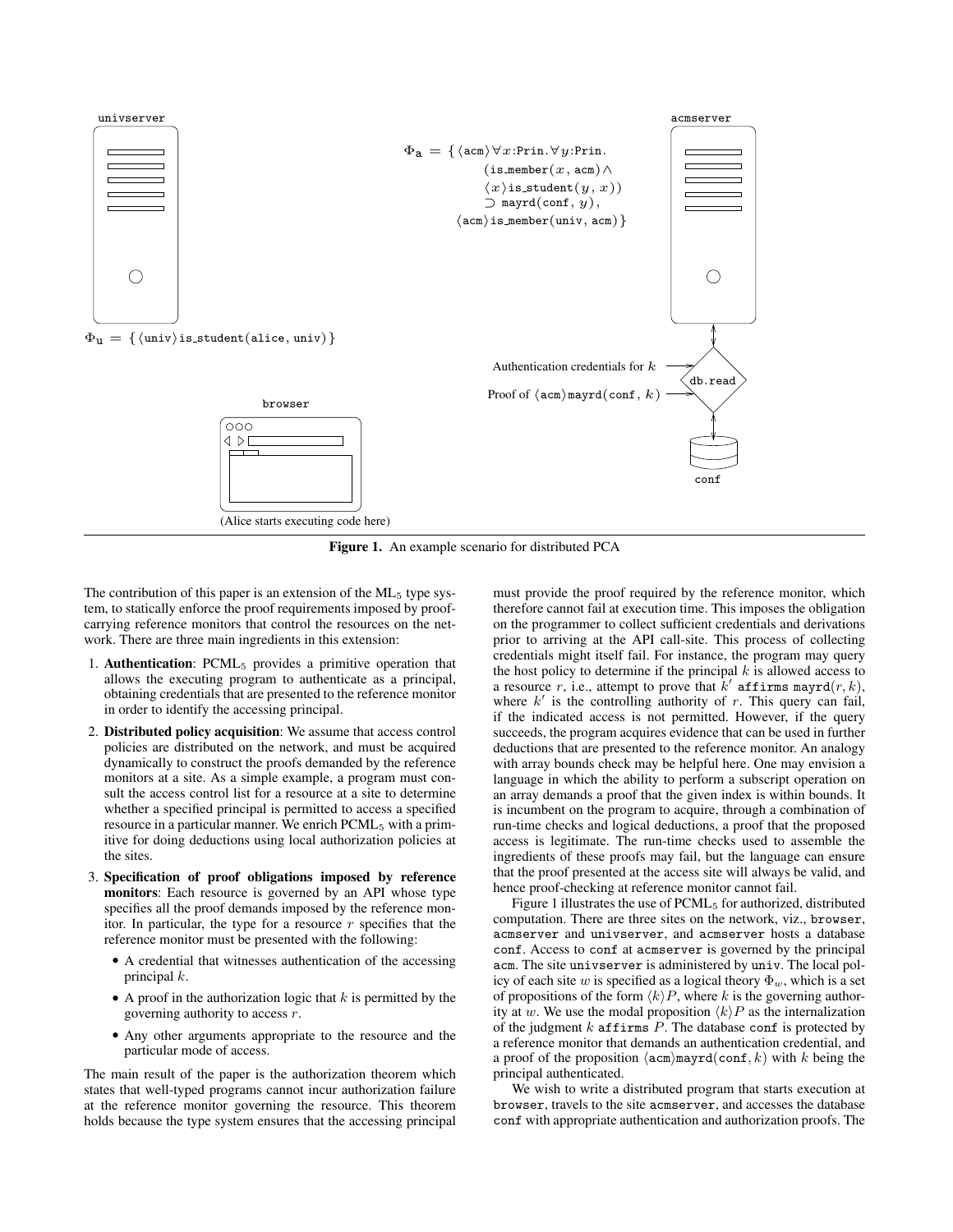first step is to authenticate the program as running on behalf of a principal using PCML5's authentication primitive. This generates a credential that will be used to prove the identity of accessing principal at the reference monitor. The rest of the program can be written as if executing on behalf of this principal, say  $k$ . The next step is assembling a proof for  $\langle \texttt{acm} \rangle$  mayrd $\langle \texttt{conf}, k \rangle$ . The program does this by first proving that  $k$  is a student of univ, i.e., by obtaining a proof for  $\langle \text{univ} \rangle$ is student $(k, \text{univ})$ , and then using this proof to deduce that acm permits  $k$  to read conf. First of all, the program moves to univ to do a local proof search for  $\langle \text{univ} \rangle$  is student $(k, \text{univ})$ . For the particular authorization theories in the example, this proof search fails unless  $k$  is alice. In case of failure, the program simply aborts. However if the query is successful, the program moves to acmserver to deduce

$$
\langle \texttt{univ} \rangle \texttt{is\_student}(k, \texttt{univ}) \supset \langle \texttt{acm} \rangle \texttt{mayrd}(\texttt{conf}, k)
$$

from the local policy. This proof check succeeds under the theory Φa. The two locally deduced proofs are moved to acmserver where they are combined using an ⊃-elimination to deduce

$$
\langle \texttt{acm}\rangle \texttt{mayrd}(\texttt{conf},k)
$$

This proof, along with the authentication credential for  $k$  is passed to the API for reading conf. Provided that the previous local deductions at univserver and acmserver succeed, it is guaranteed that the proof is accepted by the reference monitor.

# 2. Authorization logic

The presentation of  $PCML<sub>5</sub>$  in this paper uses the GP authorization logic (Garg and Pfenning 2006), which we summarize in this section. However, we emphasize that we pick a specific logic for illustration only. Since the logic is integrated into the type system using higher-order abstract syntax (as described in Section 5), the PCML<sup>5</sup> language can be easily coupled with other authorization logics that can be encoded in the framework.

| Sorts               | s        | ::=      | prin   db                                     |
|---------------------|----------|----------|-----------------------------------------------|
| First-order terms   | $a$      | ::=      | $\alpha$   a                                  |
| Predictate symbols  | $p$      | $\vdots$ | $P_1 \supset P_2   P_1 \wedge P_2$            |
| Propositions        | $P$      | ::=      | $P_1 \supset P_2   P_1 \wedge P_2$            |
| Basic judgments     | $J$      | ::=      | $as   P$ true   $a$ affirms $P$               |
| Proposition context | $\Phi$   | ::=      | $\cdot   \Phi, P$ true                        |
| Term context        | $\Delta$ | ::=      | $\cdot   \Delta, \alpha$ : $s$                |
| Signature           | $\Sigma$ | ::=      | $ \Sigma, a:s   \Sigma, p:(s_1, \ldots, s_n)$ |

The logic is parameterized by a signature  $\Sigma$  that fixes the arity of the predicates;  $p:(s_1,\ldots,s_n)$  denotes that p is a predicate of arity n with  $s_i$  being the sort of its *i*th argument. There are atleast two sorts, viz., prin and db, representing principals and databases respectively. The signature also fixes principal and database constants a.

Apart from the standard propositional connectives, the logic features a family of modalities indexed by principals, to express propositions affirmed by principals. The modal proposition  $\langle a \rangle P$ (read as " $a$  says  $P$ ") expresses that proposition  $P$  is endorsed by principal a. There are three forms of basic judgments: the sorting judgment  $a:s$ , which means that the first-order term  $a$  is of the sort  $s$ ; the truth judgment  $P$  true; and the affirmation judgment  $a$  affirms  $P$ , which means that  $a$  (a term of the sort prin) endorses P.

We use  $\Delta$ ;  $\Phi \vdash_{\Sigma}^{\mathcal{L}} J$  to mean the hypothetical judgment  $J$  from assumptions  $\Delta$  and  $\Phi$ , under the signature  $\Sigma$ . The superscript  $\mathcal L$ differentiates entailment in the logic from that in hypothetical judgments of PCML<sub>5</sub> which we shall introduce later. We collect hypotheses about sorting judgments  $\alpha$ :s under the context  $\Delta$ ; hy-

$$
\frac{\Delta; \Phi \vdash_{\Sigma}^{\mathcal{L}} P \text{ true } \Delta; \Phi \vdash_{\Sigma}^{\mathcal{L}} a : \text{prin}}{\Delta; \Phi \vdash_{\Sigma}^{\mathcal{L}} a \text{ affirms } P} (\text{truaff})
$$
\n
$$
\frac{\Delta; \Phi \vdash_{\Sigma}^{\mathcal{L}} a \text{ affirms } P}{\Delta; \Phi \vdash_{\Sigma}^{\mathcal{L}} \langle a \rangle P \text{ true}} (\langle \rangle \cdot I)
$$
\n
$$
;\Phi \vdash_{\Sigma}^{\mathcal{L}} \langle a \rangle P_1 \text{ true } \Delta; \Phi, P_1 \text{ true } \vdash_{\Sigma}^{\mathcal{L}} a \text{ affirms } P_2 (\langle \rangle \cdot E)
$$
\n
$$
\Delta; \Phi \vdash_{\Sigma}^{\mathcal{L}} a \text{ affirms } P_2 (\langle \rangle \cdot E)
$$

Figure 2. Selected rules from natural deduction for the authorization logic. (Reproduced from (Garg and Pfenning 2006)).

 $\Delta$ 

potheses of truth judgments  $P$  true are written as  $\Phi$ . We do not need to form hypotheses about affirmation judgments in this logic.

In order to illustrate the *says* modality, we present selected rules from a natural deduction for the logic in Figure 2. Rule (truaff) says that true propositions are affirmed by all principals. Rule  $(\langle$  $\rangle$ -I) internalizes the judgment a affirms P as the proposition  $\langle a \rangle P$ . Rule( $\langle\rangle$ -E) eliminates the modality in  $\langle a \rangle P_1$  by using a proof of  $\langle a \rangle P_1$  to cut a hypothesis  $P_1$  true in a derivation of affirmation  $a$  affirms  $P_2$  by the same principal  $a$ .

# 3. Distributed policies and proof-checking

In our setup, each site is governed by an administrative principal who decides the authorization policy at that site. We shall use the notation  $\bar{w}$  to denote the governing principal at site w. We model the local policy as a context of propositions declared to be true by the governing principal. From a global perspective, a proposition P declared by the principal  $\bar{w}$  has the force of the proposition  $\langle \bar{w} \rangle P$ . Thus the local policy at w, called  $\Phi_w$ , is a context of the form:

$$
\Phi_w ::= \langle \bar{w} \rangle P_1 \ \mathtt{true}, \ldots, \langle \bar{w} \rangle P_n \ \mathtt{true}
$$

A proof presented to a reference monitor may contain facts from local policies at various sites. Logically, such a proof is valid under the union of local policies at all sites. We refer to this union as the *amalgamated* authorization policy and denote it by

$$
\Phi = \bigcup_{w \in \mathsf{W1d}} \Phi_w
$$

where Wld is the set of all sites. We use the same notation for amalgamated policy as a proposition context from Section 2 in order to highlight that a policy is just a context in the logic. In implementations, evidence for the local policy at a site is provided by digitally signed certificates, which can be verified by reference monitors at any site. A certificate for proposition  $P$  signed by a principal a is unforgeable and establishes the judgment  $\langle a \rangle P$  true irrefutably. Verification of a proof constructed from such evidences requires checking the validity of these certificates. We view these evidences as implementing the amalgamated authorization policy. Therefore, our formalism directly uses the full policy  $\Phi$  for the purpose of proof-checking at reference monitors.

In practical distributed authorization systems for trust management (Blaze et al. 1996) and other applications (Bauer et al. 2005) policy statements made by an administrator at its site  $w$  are often cached at another site  $w'$  in order to aid distributed proof construction. For example, consider the authorization policy at univserver from Figure 1. The evidence for

 $\langle \text{univ} \rangle$ is student(alice, univ) may be cached at Alice's machine browser. In this paper, we do not consider caching of proofs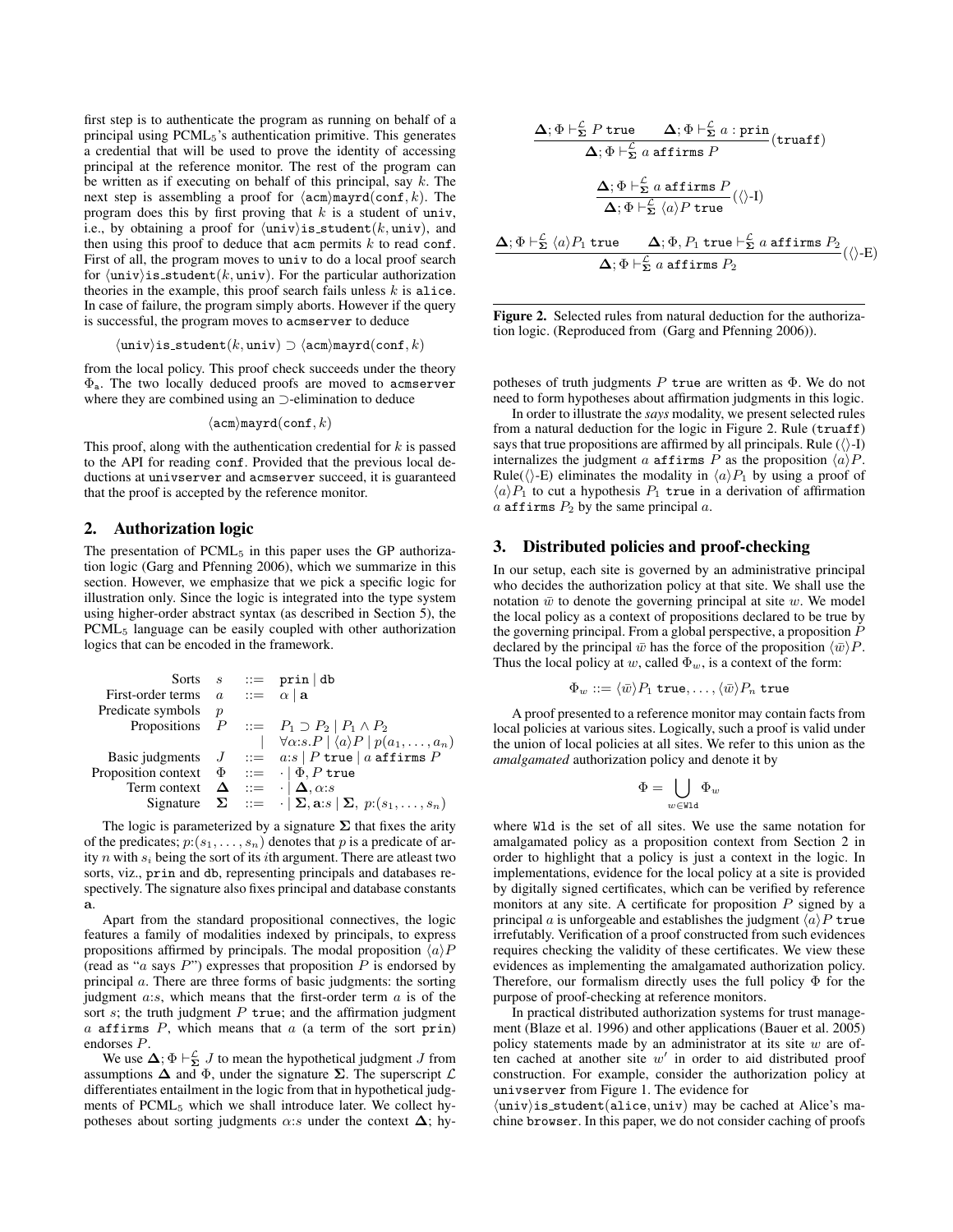at sites. The policy available at a site is restricted to only consist of declarations made by the principal governing that site.

# 4. Overview of PCML<sub>5</sub>

We shall now informally discuss the key ideas behind PCML<sub>5</sub>. There are three main aspects of PCML<sub>5</sub>:

- 1. PCML<sup>5</sup> is a language for writing distributed programs that interact with resources which are distributed across different administrative domains. The type system tracks the site where a computation is executed. This allows the language to enforce the requirement that a resource can be accessed only from the site where it is situated.
- 2. PCML<sup>5</sup> uses an authorization logic as a part of its type system. The logic is used to express within the language authorization proof obligations that are imposed by reference monitors.
- 3. PCML<sup>5</sup> allows construction of proofs by combining the results of a distributed proof search with proof constructors from authorization logic. The type system statically ensures that proofs passed to a reference monitor satisfy its proof specifications. This ensures that a call made to a reference monitor from a well-typed PCML<sub>5</sub> program never incurs a runtime error due to failure of verification of proof.

We now elaborate on each of these aspects.

### 4.1 Distribution of computation

PCML<sup>5</sup> is based on ML<sup>5</sup> (Murphy 2008; Murphy et al. 2004), which is a distributed programming language based on propositionsas-types interpretation of the modal logic Intuitionistic S5 where modal worlds are interpreted as sites in a distributed system. The central idea that  $PCML<sub>5</sub>$  inherits from  $ML<sub>5</sub>$  is that terms are classified using types *relative* to sites. The typing judgment  $\Gamma \vdash m : A@w$  means that under the hypotheses about variables in Γ, the term  $m$  is typed as  $A$  for the site  $w$  where it is to be evaluated.

The idea of typing relative to worlds is central to writing distributed programs since it allows the type system to track where different pieces of code are meant to execute. A term  $m$  for the site w' can be remotely executed from a world w by doing a get  $[w']m$ at w. This causes computation to move to  $w'$  to execute  $m$ , and the result is brought back to w, provided type of the result is mobile. We discuss mobility later in Section 5.3 after having introduced the formalism.

#### 4.2 Authorization logic

PCML<sup>5</sup> incorporates an authorization logic as static constructors using higher-order abstract syntax. Constructors are classified by kinds. Propositions belong to the kind Prop and proofs of a proposition P are kinded as  $Prf(A)$  where A is the representation of the proposition  $P$ . Proof of an affirmation judgment  $a$  affirms  $P$  is represented as a constructor of kind  $Affirms(A_1, A_2)$ , where  $A_1$ represents the principal  $a$ , and  $A_2$  is the representation of  $P$ . As we shall see later, this translation provides a compositional bijection between propositions, proofs, and affirmations, on one hand, and constructors of kind families Prop, Prf, and Affirms, on the other.

The main requirement from this translation is to be able to reflect the consequence relation of logic in an adequate manner using PCML<sub>5</sub> as is done in LF (Harper et al. 1993). Thus if there is a proof of  $P_2$  hypothetical in a proof of  $P_1$  in the logic, one can write a constructor of kind  $Prf(A_2)$  with a free variable of kind  $Prf(A_1)$  in the language, and vice versa, where  $A_i$ 's are the representations of propositions  $P_i$ 's. We shall make this relation precise once we introduce the formalism.

In order to ensure that adequacy is without doubt, we follow a phase distinction (Harper et al. 1990) between static and dynamic phases of PCML5. The constructor level is constrained to be pure in the sense that constructors do not depend on runtime terms. This way terms can be arbitrarily effectful, but they do not affect the types in any way.

#### 4.3 Representation of principals and resources

Principals and resources appear in propositions and proofs, and also occur as runtime values. In order to maintain a phase distinction, we differentiate between the runtime and the compile-time representations of principals and resources, yielding a dual representation for them:

- 1. They appear as static constructors of kinds Prin and Db resp. These constructors appear in types and propositions, such as  $mayrd(d, p).$
- 2. They are also represented as runtime values that mediate access to them. The type system tracks the identities of these runtime values by linking them to their static counterparts using their types. The type  $db(A)$  is a singleton type that represents runtime database values indexed by A, which has the kind Db. We refer to the static representations, like A, as indices.

The two representations are created together. For databases, this is done using a primitive operation db.open:  $\exists \alpha$ ::Db.db( $\alpha$ ).

In the case of principals, we need runtime representations of only those principals that are authenticated. The type  $\text{Iam}(A)$  represents the type of authentication tokens for A::Prin.

#### 4.4 Runtime acquisition of proofs

PCML<sub>5</sub> provides a primitive operation acquire[A]{ $\alpha.m_1 \mid m_2$ } to enable querying for proofs using local security policies. When executed at a site w, the primitive does a local proof search for a proof of A using only  $\Phi_w$ , the policy at w. The language itself does not specify or depend on any particular proof search strategy. It is however reasonable to assume that any strategy used in an implementation should at least succeed in finding a proof when one is present as an atomic fact in the policy.

The key idea behind acquire is that it enables acquiring facts from security policies and incorporating them in the program at runtime. The results of the runtime query, if successful, discharge the hypothesis  $\alpha$  bound in the branch  $m_1$ . In case the query succeeds, the result is substituted for  $\alpha$  in  $m_1$  and execution proceeds with  $m_1$ . In case the query fails,  $m_2$  is executed.

# 5. Syntax and static semantics

Figure 3 presents the syntax of PCML5. We divide the syntax into three levels: runtime terms, constructors, and kinds. Runtime terms are classified by types, which are a subset of constructors, and constructors are classified by kinds. The language is parameterized by two forms of signatures:

- 1.  $\Sigma_c$ : is the signature that introduces constructor constants, a⇒K. Besides constant principals and databases, this signature introduces the encoding of authorization logic.
- 2.  $\Sigma_t$ : is the term signature and it gives types to externally implemented API constants  $\mathbf{c}: \forall \langle \alpha_1 \Rightarrow K_1, \dots, \alpha_n \Rightarrow K_n \rangle$ . A @ w.

In order to avoid normalization at the constructor level, we present only the normal (canonical) forms in the style of Canonical LF (Harper and Licata 2007). The idea is to exclude  $\beta$  and  $\eta$  redexes altogether by rearranging the constructors as *neutral* (N) and *normal* (A) forms so that all occurrences of eliminations appear before any introduction. Since we admit only canonical constructors,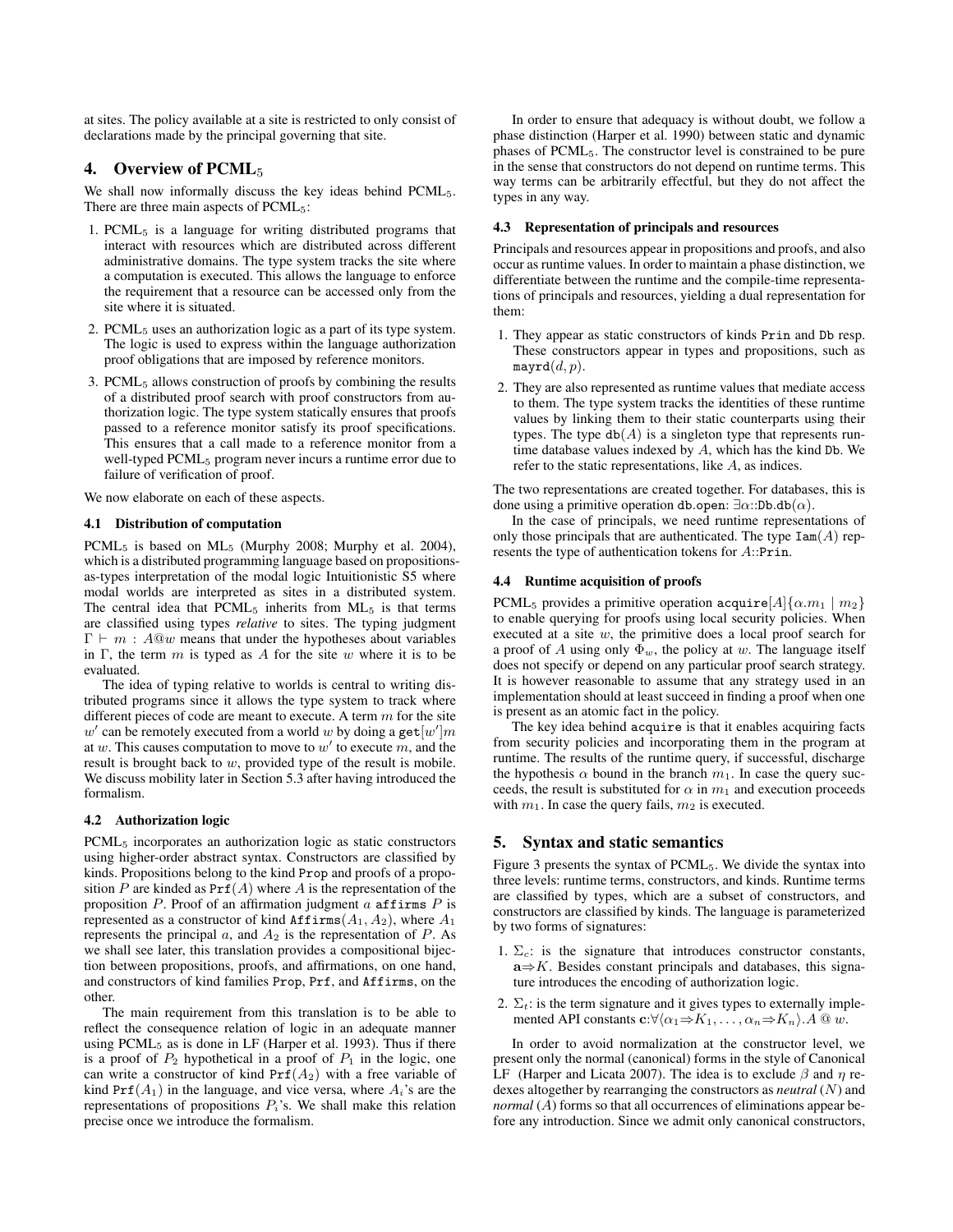| Kinds $K$                    | $ ::= \text{ Type }   \text{ Wld }   \text{ Prop }   \text{ Prin }   \text{ Prf}(A)  $                                                                                                                         |
|------------------------------|----------------------------------------------------------------------------------------------------------------------------------------------------------------------------------------------------------------|
|                              | Affirms $(A_1, A_2)$   Db   $\Pi \alpha$ :: $K_1.K_2$                                                                                                                                                          |
|                              |                                                                                                                                                                                                                |
|                              | (Neutral forms) $N$ $::=\alpha   \mathbf{a}   A_1 \rightarrow A_2   A_1 \times A_2   A_1 + A_2   \text{unit}$                                                                                                  |
|                              | $\exists \alpha : K.A \mid \text{Iam}(A) \mid (N \ A)$                                                                                                                                                         |
|                              |                                                                                                                                                                                                                |
|                              | $\overline{\forall \langle \alpha_1:K_1,\ldots,\alpha_n:K_n \rangle A}$                                                                                                                                        |
| $\boldsymbol{m}$             | $::= x \mid \lambda x{:}A.m \mid (m_1 m_2) \mid \langle m_1, m_2 \rangle \mid \pi_1 m \mid \pi_2 m \mid \text{inl } m \mid \text{inr } m$                                                                      |
|                              | case $m$ of $x.(m_1   m_2)   \langle \rangle$                                                                                                                                                                  |
|                              | let $x = m_1$ in $m_2$                                                                                                                                                                                         |
|                              | get[w m                                                                                                                                                                                                        |
|                              | $\alpha$ acquire $[A]$ authenticate                                                                                                                                                                            |
|                              | $\mathbf{c}[A_1,\ldots,A_n](m)$                                                                                                                                                                                |
|                              | $\{\alpha = A; m : A'\}$                                                                                                                                                                                       |
|                              | open $\{\alpha, x\} = m_1$ in $m_2$                                                                                                                                                                            |
|                              | iam[a]                                                                                                                                                                                                         |
|                              |                                                                                                                                                                                                                |
|                              |                                                                                                                                                                                                                |
| Constructor context $\Delta$ | $ ::= \cdot   \Delta, \alpha \Rightarrow K$                                                                                                                                                                    |
| $\Gamma$                     | $ ::= \cdot   \Gamma, x : A @ w$                                                                                                                                                                               |
|                              | (Normal forms) $A, w, k$ ::= $N   \lambda \alpha$ ::K.A<br>$\tau$<br>Constructor signature $\Sigma_c$ ::= $\cdot   \Sigma_c, \mathbf{a}:K$<br>Term signature $\Sigma_t$ ::= $\cdot   \Sigma_t$ , c: $\tau @ w$ |

Figure 3. PCML<sub>5</sub> syntax: Shaded parts are PCML<sub>5</sub>'s additions to ML<sub>5</sub>

we use hereditary substitution (Watkins et al. 2002) to keep constructors canonical upon substitution, details of which are omitted here.

#### 5.1 Judgment forms

The basic judgment forms used in static semantics are:

| $K$ kind          | $K$ is a well-formed kind           |
|-------------------|-------------------------------------|
| $A \Leftarrow K$  | A is checked for the kind $K$       |
| $N \Rightarrow K$ | $K$ is synthesized as the kind of N |
| m: A@w            | m is of type A at the world $w$     |

We maintain a phase-distinction between static and dynamic phases in PCML5. This means that runtime terms do not appear in constructors. Accordingly, we divide the context into a static part,  $\Delta$ , which gives kinds to constructor variables  $\alpha$ , and a dynamic part  $Γ$  which types term variables x. Because of the phase-distinction, the dynamic context is needed only for term typing judgments. Selected rules defining well-formed kinds are shown here:

$$
\Delta \vdash_{\Sigma_c} A \Leftarrow \text{Prop}(\text{Proof})
$$
\n
$$
\Delta \vdash_{\Sigma_c} \text{Prf}(A) \text{ kind}(\text{Proof})
$$
\n
$$
\Delta \vdash_{\Sigma_c} A_1 \Leftarrow \text{Prin} \quad \Delta \vdash_{\Sigma_c} A_2 \Leftarrow \text{Prop}(\text{Affirms})
$$
\n
$$
\Delta \vdash_{\Sigma_c} \text{Affirms}(A_1, A_2) \text{ kind}(\text{Affirms})
$$

The kind  $Prf(A)$  classifies proofs of proposition A, and the kind  $Affirms(A_1, A_2)$  classifies evidences for the judgment  $A_1$  affirms  $A_2$  from Section 2.

All types except one in PCML<sub>5</sub> are inherited from ML<sub>5</sub>. PCML<sub>5</sub> adds an abstract type  $\tan(A)$  of authentication credentials of the principal A. We shall return to this type in Section 5.4 when we discuss authentication.

$$
\frac{\Delta\vdash_{\Sigma_{c}} A \Leftarrow \mathtt{Prin}}{\Delta\vdash_{\Sigma_{c}}\mathtt{Iam}(A) \Rightarrow \mathtt{Type}}(\mathtt{auth})
$$

## 5.2 Representing authorization logic

The kind level of  $PCML<sub>5</sub>$  is sufficiently rich to encode the authorization logic from Section 2 using higher-order abstract syntax. For instance, the proposition  $P_1 \supset P_2$  can be encoded as the constructor imp  $A_1$   $A_2$ , where imp  $\Rightarrow$  Prop $\rightarrow$ Prop $\rightarrow$ Prop is a constructor constant. Propositions in the logic become constructors of kind Prop in PCML5. Proofs, i.e., derivations of the judgment  $\Delta$ ;  $\Phi \vdash_{\Sigma}^{\mathcal{L}} P$  true get translated into open constructors of kind Prf(A), where A is translation of P, under the context  $\Delta$ that represents  $\Delta$ ,  $\Phi$ . Affirmations, i.e., derivations of judgment  $\Delta; \Phi \vdash_{\Sigma}^{\mathcal{L}} a$  affirms P are translated into open constructors of kind  $Affirms(A_1, A_2)$  where  $A_1$  and  $A_2$  are representations of a and P respectively.

The central principle behind the translation of logic is that hypothetical reasoning in PCML<sub>5</sub> represents the consequence relation of the logic. This enables constructing proofs in a program that are hypothetical in proofs of certain propositions (such as those where a runtime policy query is involved), and later discharging those hypotheses using facts from authorization policies. In order to state an adequacy theorem, we first need some terminology: We use the notation  $\Sigma_c^+$  to denote the signature consisting of constants in  $\Sigma_c$ and the constants defining the embedding of authorization logic in PCML5. The following judgments show representation of an entity from the logic into a construct in the language (rules are omitted here but can be found in our full report (Avijit et al. 2009)):

$$
\Delta \vdash_{\Sigma}^{\mathcal{L}} P \text{ prop } \gg \Delta \vdash_{\Sigma_{\mathcal{L}}^+} A \Leftarrow \text{Prop } \text{ Propositions}
$$
\n
$$
\Delta; \Phi \vdash_{\Sigma}^{\mathcal{L}} P \text{ true } \gg \Delta \vdash_{\Sigma_{\mathcal{L}}^+} A_1 \Leftarrow \text{Prf}(A_2) \text{ Proofs}
$$
\n
$$
\Delta; \Phi \vdash_{\Sigma}^{\mathcal{L}} a \text{ affirms } P \gg
$$
\n
$$
\Delta \vdash_{\Sigma_{\mathcal{L}}^+} A \Leftarrow \text{Affirms}(A_1, A_2) \text{ Affirmations}
$$

We lift the translation to contexts and signatures in the straightforward manner, representing a hypothesis P true as  $\alpha \Rightarrow Prf(A)$ where A is the representation of P, and  $\alpha$  is a fresh variable. In the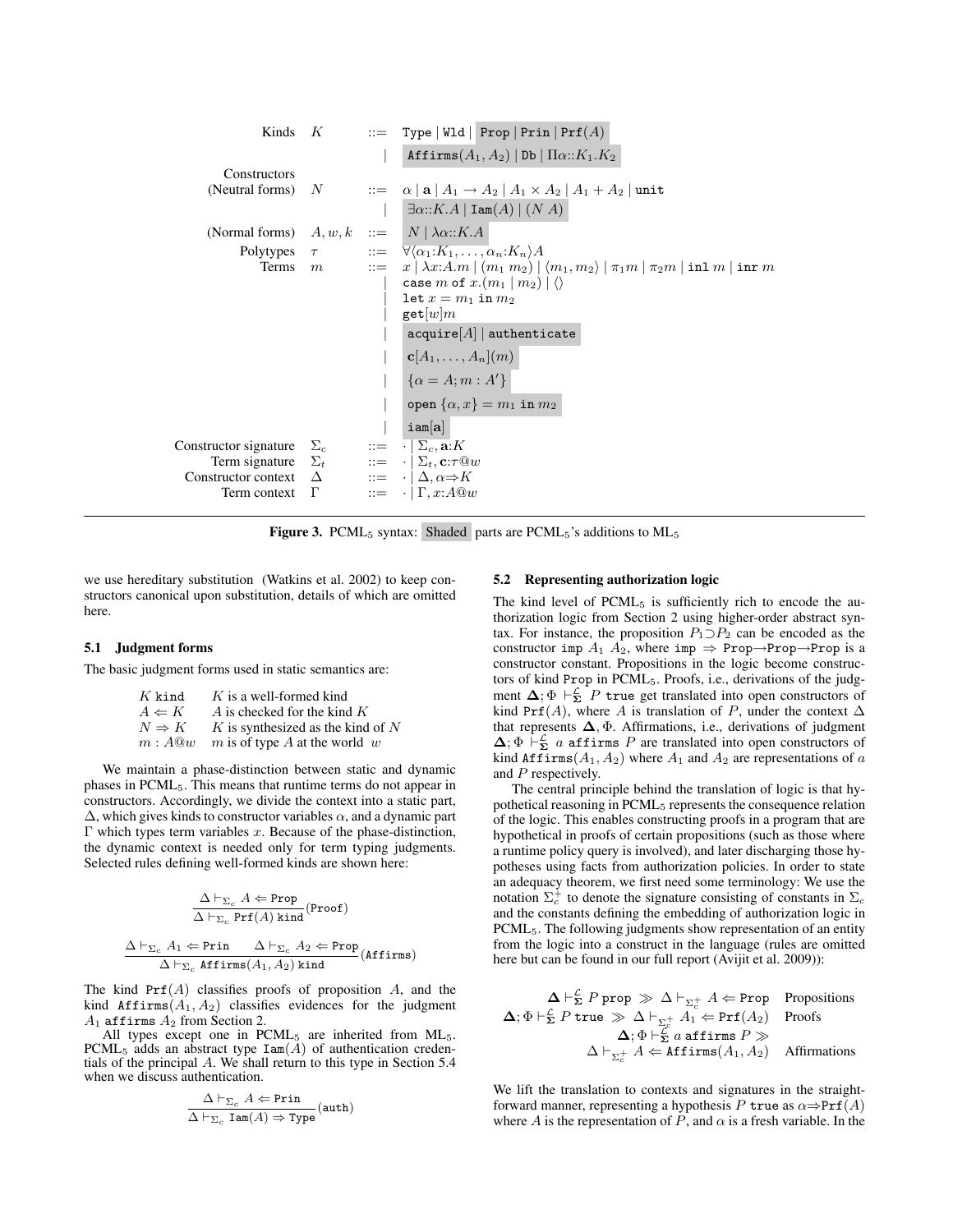following theorem, we shall assume that  $\Sigma_c$  is a representation of  $\Sigma$  and  $\Delta_1, \Delta_2$  represent the contexts  $\Delta$  and  $\Phi$  resp..

**Theorem 5.1** (Adequacy). Let  $\Delta \vdash_{\Sigma}^{\mathcal{L}} P_1$  prop  $\gg \Delta_1 \vdash_{\Sigma_c^{\mathcal{L}}}$  $A_1 \Leftarrow$  Prop, and  $\mathbf{\Delta} \vdash_{\mathbf{\Sigma}}^{\mathcal{L}} P_2$  prop  $\gg \Delta_1 \vdash_{\mathbf{\Sigma}_c^+} A_2 \Leftarrow$  Prop. *Then*  $\Delta$ ;  $\Phi$ ,  $P_1$  true  $\vdash^{\mathcal{L}}_{\mathbf{\Sigma}}$   $P_2$  true *iff there exists*  $A_3$  *such that*  $\Delta_1, \Delta_2, \alpha \Rightarrow \text{Prf}(A_1) \vdash_{\Sigma_c^+} A_3 \Leftarrow \text{Prf}(A_2).$ 

In the rest of the paper, we freely use logical notation instead of its translation for readability. For instance, we use  $A_1 \supset A_2$  to mean imp  $A_1 A_2$ . The notation  $\Phi$  denotes the representation of the authorization policy  $\Phi$  in the language.

#### 5.3 Situated typing and distributed computation

PCML<sub>5</sub> inherits the notion of typing relative to worlds from ML<sub>5</sub>. Here we briefly recap the central ideas from  $ML_5$ : distribution of computation and mobility of data.

The main motivation behind situated typing in  $ML_5$  is to express locality of resources, and use it to restrain where a piece of code can run, with the idea being that a resource can only be accessed by code running at the same location. Distribution of execution is achieved by moving result of a computation from one location to another using a get. This is expressed in the following typing rule:

$$
\frac{\Delta; \Gamma \vdash_{\Sigma_c; \Sigma_t} m : A@w' \quad \Delta \vdash_{\Sigma_c} A \text{ mobile}}{\Delta; \Gamma \vdash_{\Sigma_c; \Sigma_t} \text{get}[w']m : A@w}(\text{get})
$$

If m is well-typed for  $w'$ , then it may be executed using a remote call from another world  $w$ . ML<sub>5</sub> however restricts the remote invocation to terms of *mobile* types only. The first requirement for a type to be mobile is that all values of that type should be typable at all worlds. This ensures that when the result of  $m$  is brought back from  $w'$  to  $w$ , the value makes sense at  $w$ . Base types such as string are mobile as their values can be typed at any site. Types representing local resources such as reference cells are not mobile. Function types are also not mobile in  $ML_5$  because, by design, computations are never shipped across sites. Instead code meant to be run at a site is compiled and stored at that site. Only the locus of execution shifts from one site to another, as in a remote procedure call.

PCML<sub>5</sub> adds a new type  $\tan(A)$  for typing authentication credentials to the types inherited from  $ML_5$ . The type  $Tan(A)$ is mobile because authentication credentials are typable at all worlds. An existential type  $\exists \alpha : K.A$  is mobile if the type A of the packed value is mobile, regardless of  $\alpha$ . Thus, for instance, the type  $\exists \alpha$ ::Prin.Iam( $\alpha$ ) is mobile. All constructors are considered mobile in the sense that their kinding is independent of their location. In particular, principal and resource indices, and proofs are typable at all sites.

#### 5.4 Authentication

For each constant principal a declared in the constructor signature  $\Sigma_c$ , we use a constant iam[a] as its authentication token which is typed as  $\text{Iam}(\mathbf{a})$ .

$$
\cfrac{\mathbf{a}{\Rightarrow}\mathrm{Prin}\in\Sigma_c}{\Delta;\Gamma\vdash_{\Sigma_c;\Sigma_t}\mathrm{iam}[\mathbf{a}]:\mathrm{Iam}(\mathbf{a})\t@w}(\mathrm{Iam\text{-}I})
$$

PCML<sub>5</sub> provides an abstract operation authenticate to authenticate the program on behalf of a principal. In an implementation, this could be achieved through well-established protocols for authentication, e.g. Kerberos (Neuman and Ts'o 1994). The operation returns a principal together with an authentication token that serves as a proof of the principal having been authenticated.

The operation authenticate is typed as:

```
\overline{\Delta;\Gamma \vdash_{\Sigma_c;\Sigma_t} authenticate : (\exists \alpha::\texttt{Prin.Iam}(\alpha)) option@w
```
The primitive is typed using an option type because it may fail to return any meaningful value. Let us consider the case when the primitive is successful. The result is typed as  $\exists \alpha$ ::Prin.Iam( $\alpha$ ) in this case. Notice that the authentication credential is typed as  $\text{Iam}(\alpha)$  linking it to the abstract component  $\alpha$  of the abstraction. The runtime term of type  $\text{Iam}(\alpha)$  and the static proxy  $\alpha$  can be viewed as dual representations of an authenticated principal. Because of the abstraction, the static component uniquely represents a particular instance of opening up the package, since it is assumed to be different from everything else. Thus a credential of type  $\text{Iam}(\alpha)$ represents a particular instance of doing authentication in the program.

#### 5.5 Authorization

An authorization proof is constructed by doing proof search using local security policies at various sites. This is done using a primitive operation  $\texttt{acquire}[A]$ . The type system tracks the kinds of proofs starting with  $acquire[A]$  to API calls where the proofs are used.

#### 5.5.1 Distributed proof acquisition

 $acquire[A]$  optionally returns a proof of  $A$ . We use an existential type to model this.

$$
\frac{\Delta\vdash_{\Sigma_c} A \Leftarrow \texttt{Prop}}{\Delta; \Gamma\vdash_{\Sigma_c;\Sigma_t} \texttt{acquire}[A]: (\exists \alpha::\texttt{Prf}(A) . \texttt{unit}) \texttt{option}@w}
$$

The success case is typed as  $\exists \alpha$ ::Prf(A).unit. When this existential type is eliminated as open  $\{\alpha, x\} = m_1$  in  $m_2$ , an assumption  $\alpha \Rightarrow Prf(A)$  is introduced in the scope of  $m_2$  during type-checking. We have mentioned before that all kinds are mobile meaning that constructors are typable at all sites. Thus the variable  $\alpha$  stands for a globally-valid proof of proposition A in  $m_2$  even though it is discharged using a proof obtained locally at a site.

#### 5.5.2 Proof checking at API call sites

API constants, c, are introduced using the term signature  $\Sigma_t$ . In order to call an API, its polymorphic arguments have to be fully instantiated. The typing rule statically reflects the proof-verification that happens at the reference monitor during such a call. All the constructor arguments are typed statically according to the type of the API constant.

$$
\sum_{t} \mathbf{c}(\mathbf{c}) = \forall \langle \alpha_1: K_1, \dots, \alpha_n: K_n \rangle (A \to A')
$$
  

$$
\Delta \vdash_{\Sigma_c} A_k \Leftarrow [A_1/\alpha_1] \dots [A_{k-1}/\alpha_{k-1}] K_k \ (k = 1..n)
$$
  

$$
\Delta; \Gamma \vdash_{\Sigma_c; \Sigma_t} m : [A_1/\alpha_1] \dots [A_n/\alpha_n] A @w
$$
  

$$
\Delta; \Gamma \vdash_{\Sigma_c; \Sigma_t} \mathbf{c}[A_1, \dots, A_n](m) : [A_1/\alpha_1] \dots [A_n/\alpha_n] A' @w
$$

Notice that for an API call to be well-typed, the constructor arguments should be of the proper kind under the context  $\Delta$  as per the type specification of the API. At runtime, the hypotheses are discharged using closed constructors. The hypothetical judgment ensures that typing of arguments is preserved upon discharging these hypotheses. This in turn ensures success of runtime verification of these proofs at reference monitors. We elaborate on proof verification at reference monitors when we give the dynamics of API calls in Section 6.6.

An important technical detail here is the dependency among the constructor arguments. Consider the type of an API constant:

$$
\forall \langle \alpha_1: K_1, \ldots, \alpha_n: K_n \rangle (A \to A'
$$

)

The kind of an argument potentially depends on all previous arguments. This is manifest in the second premiss of the typing rule:  $\Delta \vdash_{\Sigma_c} A_k \Leftarrow [A_1/\alpha_1] \dots [A_{k-1}/\alpha_{k-1}] K_k$  that substitutes arguments  $A_1$  through  $A_{k-1}$  in  $K_k$  while checking the kind of  $A_j$ .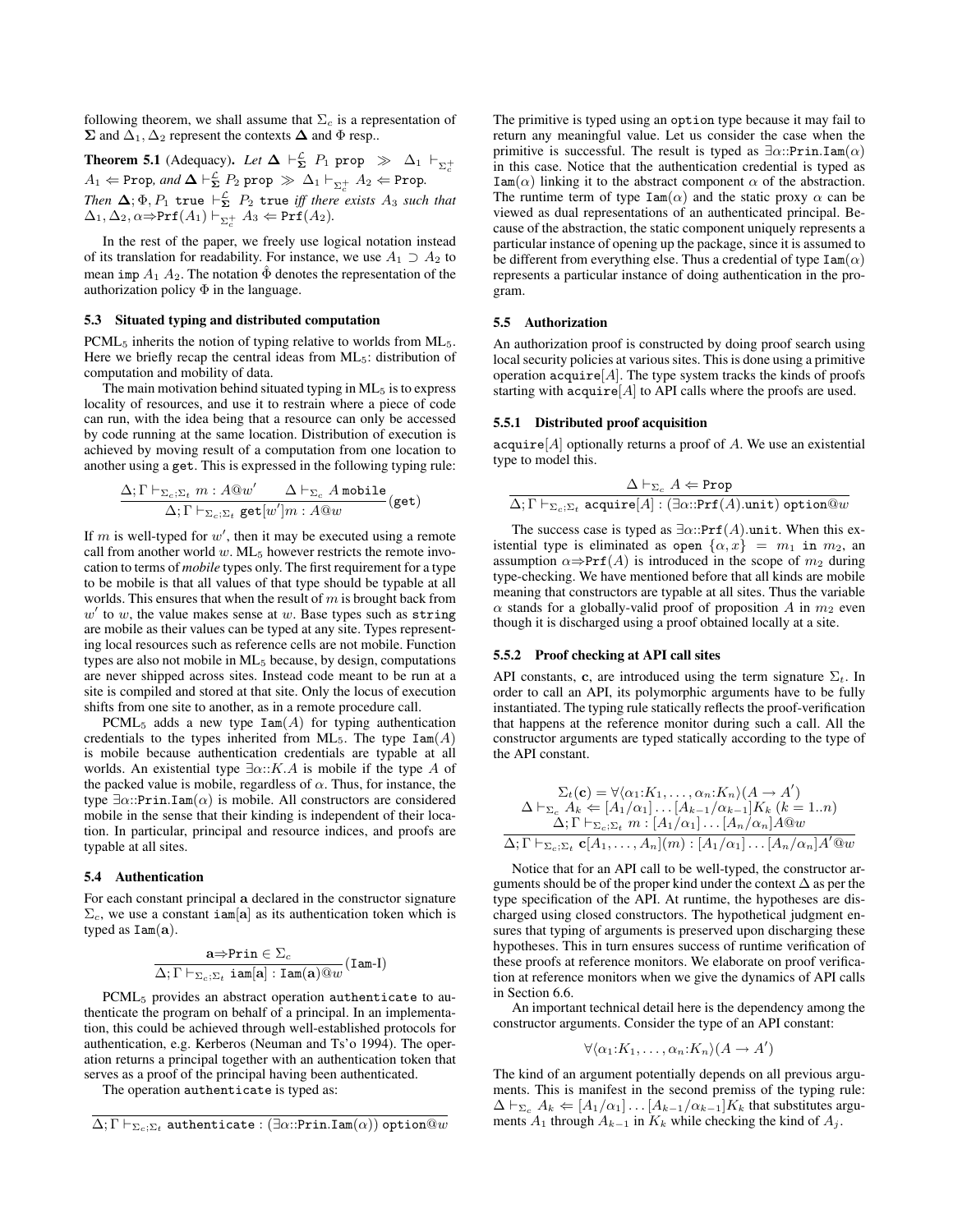# 6. Runtime semantics

Term evaluation in PCML<sub>5</sub> has the following aspects, in addition to distribution:

- 1. Principals, databases and APIs: The transition system is parameterized by a constructor signature  $\Sigma_c$ , and an API signature  $\Sigma_t$ . The signatures remain fixed throughout the evaluation of the program. We assume a fixed set of principal and database indices, introduced through the constructor signature  $\Sigma_c$ . In addition to principals and databases,  $\Sigma_c$  also introduces representation of an authorization logic.
- 2. Execution under a security policy: Each location has a fixed authorization policy associated with it. The policy at site  $w$ consists of assertions made by the principal  $\bar{w}$  who governs that site. We formulate the local policy at site  $w$  as:

$$
\hat{\Phi}_w ::= \alpha_1 \Rightarrow \text{Prf}(\langle \bar{w} \rangle A_1), \dots, \alpha_n \Rightarrow \text{Prf}(\langle \bar{w} \rangle A_n)
$$

where  $\alpha_1, \ldots, \alpha_n$  are chosen fresh.

We assume that all local policies are well-formed with respect to the signature  $\Sigma_c$  that defines the authorization logic. As mentioned before, the amalgamated authorization policy  $\Phi$  is the union of all local policies.

- 3. Authorization checks at reference monitors: An API call  $c[A_1, \ldots, A_n](m)$  results in the reference monitor verifying  $A_1$  through  $A_n$  (as shown by Rule (api-reduce) later). Some of these  $A_i$ 's may be proofs constructed by a distributed acquisition of local policy assertions from various sites. As discussed in Section 3, local assertions make sense globally and are implemented in an unforgeable and irrefutable manner by signing the asserted proposition with the principal's signing key. In the formalism, we directly use the global security policy  $\hat{\Phi}$  to serve as the context for type-checking the proofs at API call-sites at runtime.
- 4. Authentication and active principals: As evaluation progresses, principals may be authenticated using the primitive authenticate. Principals who have been authenticated during a program run are called *active* principals. We keep a record of all active principals as a set of principals  $A \subseteq {\bf a} \mid {\bf a} \Rightarrow {\bf Prin} \in {\bf a}$  $\Sigma_c$ . The program starts execution with  $\mathcal{A} = \{\}$ , i.e. no principal is assumed to be authenticated at the beginning of the program.

#### 6.1 Judgment forms

We describe the dynamic semantics using a transition relation between terms. We use the following judgment forms:

- 1.  $m; \mathcal{A} \mapsto_{w}^{\Sigma_c; \Sigma_t; \hat{\Phi}} m'; \mathcal{A}'$ : Under the signatures  $\Sigma_c; \Sigma_t$  and the amalgamated authorization policy  $\hat{\Phi}$ , the term m, executed at world w, steps to the term  $m'$  in a single transition; the set of active principals changes from A to  $\mathcal{A}'$ . Since  $\Sigma_c, \Sigma_t$  and  $\hat{\Phi}$  remain fixed during evaluation, we often omit them while presenting the transition system.
- 2. m val<sub>A</sub>: means that the term m is a value under the runtime record A, and is not evaluated further.

#### 6.2 The value judgment

The value judgment  $m \text{ val}_{\mathcal{A}}$  defines values with respect to the runtime state  $A$ . The rules for determining values of the types such as function, product, sum and existential types are straightforward; we adopt eager evaluation for products, sums and existential packages.

The crucial part of this definition is the case for values of type  $\text{Iam}(A)$ . An authentication token  $\text{Iam}[\textbf{a}]$  is a value only if a is an authenticated principal, i.e. if  $a$  is part of the active set  $A$ . The need

for the requirement that  $a$  be in  $A$  is explained in Section 6.6, where the value iam[a] is used at an API call-site.

$$
\frac{\mathbf{a}\in\mathcal{A}}{\mathtt{iam}[\mathbf{a}]\ \mathtt{val}_\mathcal{A}}(\mathtt{Iam\text{-}V})
$$

# 6.3 Distribution

A remote call get  $[w']m$  is evaluated at a world w as follows:

$$
\frac{m;\mathcal{A} \mapsto_{w'} m';\mathcal{A}'}{\texttt{get}[w']m;\mathcal{A} \mapsto_{w} \texttt{get}[w']m';\mathcal{A}'}(\texttt{get-eval})
$$
\n
$$
\frac{m \text{ val}_{\mathcal{A}}}{\texttt{get}[w']m;\mathcal{A} \mapsto_{w} m;\mathcal{A}}(\texttt{get-reduce})
$$

Rule (get-eval) expresses the remote execution of  $m$  at the world  $w'$ . In case m is a value, it is brought to w from  $w'$  (Rule (get-reduce)). This transfer is safe, i.e.,  $m$  is well-typed at  $w$ because the type system guarantees that  $m$  has a mobile type.

#### 6.4 Local policy acquisition

The acquire $[A]$  primitive does a proof search for the proposition A using the local policy  $\hat{\Phi}_w$  at the site where it is executed. This proof search may fail. We do not stipulate the procedure used for local theorem-proving. For this reason, we model this primitive using a non-deterministic step: the Rule (acq-succ) nondeterministically chooses a proof  $A'$  such that  $A'$  has the kind  $Prf(A)$  under the assumptions  $\hat{\Phi}_w$ .

$$
\frac{\hat{\Phi}_w \vdash_{\Sigma_c} A' \Leftarrow \texttt{Prf}(A)}{\texttt{acquire}[A]; \mathcal{A} \mapsto_w \texttt{SOME}\,\{ \alpha = A'; \langle \rangle : \texttt{unit} \}; \mathcal{A} }(\texttt{acq-score})
$$

The failure case is modeled by a transition to the value NONE:

$$
\overline{\texttt{acquire}[A]; \mathcal{A} \mapsto_w \texttt{NONE}; \mathcal{A}}(\texttt{acq-fail})
$$

#### 6.5 Authentication

Authentication, if successful, results in the production of a token for the authenticated principal. We use a non-deterministic rule which may result in a token for any principal that has been declared in the signature  $\Sigma_c$ .

$$
\begin{array}{ll} \textbf{a::Prin} \in \Sigma_c & (\textbf{auth-succ}) \\ \hline \textbf{authenticate}; \mathcal{A} \mapsto_w & (\textbf{auth-succ}) \\ \textbf{SOME } \{\alpha = \textbf{a}; \, \textbf{i} \, \textbf{am}[\textbf{a}]: \, \textbf{I} \, \textbf{am}(\alpha)\}; \mathcal{A} \cup \{\textbf{a}\} \end{array}
$$

The record  $A$  is augmented with a to note this authentication. In case of failure, authenticate returns NONE, and  $A$  is left

unchanged:  $(1, 1, 1, 2, 1)$ 

$$
\overline{\text{authenticate}; \mathcal{A} \mapsto_w \text{NONE}; \mathcal{A}}^{\text{(auth-fail)}}
$$

An important technical detail to note here is that we require  $\Sigma_c$  to contain all possible principals. This is manifest in the Rule (auth-succ) where authenticate does not generate a new principal identity but simply picks one up from  $\Sigma_c$ .

#### 6.6 API calls to reference monitors

API constants represent externally implemented functions. We model their behavior using a non-deterministic transition to an arbitrary term of the appropriate type.

$$
\frac{m; \mathcal{A} \mapsto_w m'; \mathcal{A}'}{\mathbf{c}[A_1, \dots, A_n](m); \mathcal{A} \mapsto_w \mathbf{c}[A_1, \dots, A_n](m'); \mathcal{A}'} \text{(api-eval)}
$$
\n
$$
\Sigma_t(\mathbf{c}) = \forall \langle \alpha_1 :: K_1, \dots, \alpha_n :: K_n \rangle A \to \mathcal{A'} \textcircled{w}
$$
\n
$$
\forall i \in [0..n-1] \hat{\Phi} \vdash_{\Sigma_c} A_{i+1} \Leftarrow [A_1/\alpha_1] \dots [A_i/\alpha_i] K_{i+1}
$$
\n
$$
\frac{m_1 \text{ val}_{\mathcal{A}}}{\mathbf{c}[A_1, \dots, A_n](m_1); \mathcal{A} \mapsto_w^{\Sigma_c; \Sigma_t; \Phi} m_2; \mathcal{A}} \text{(api-reduce)}
$$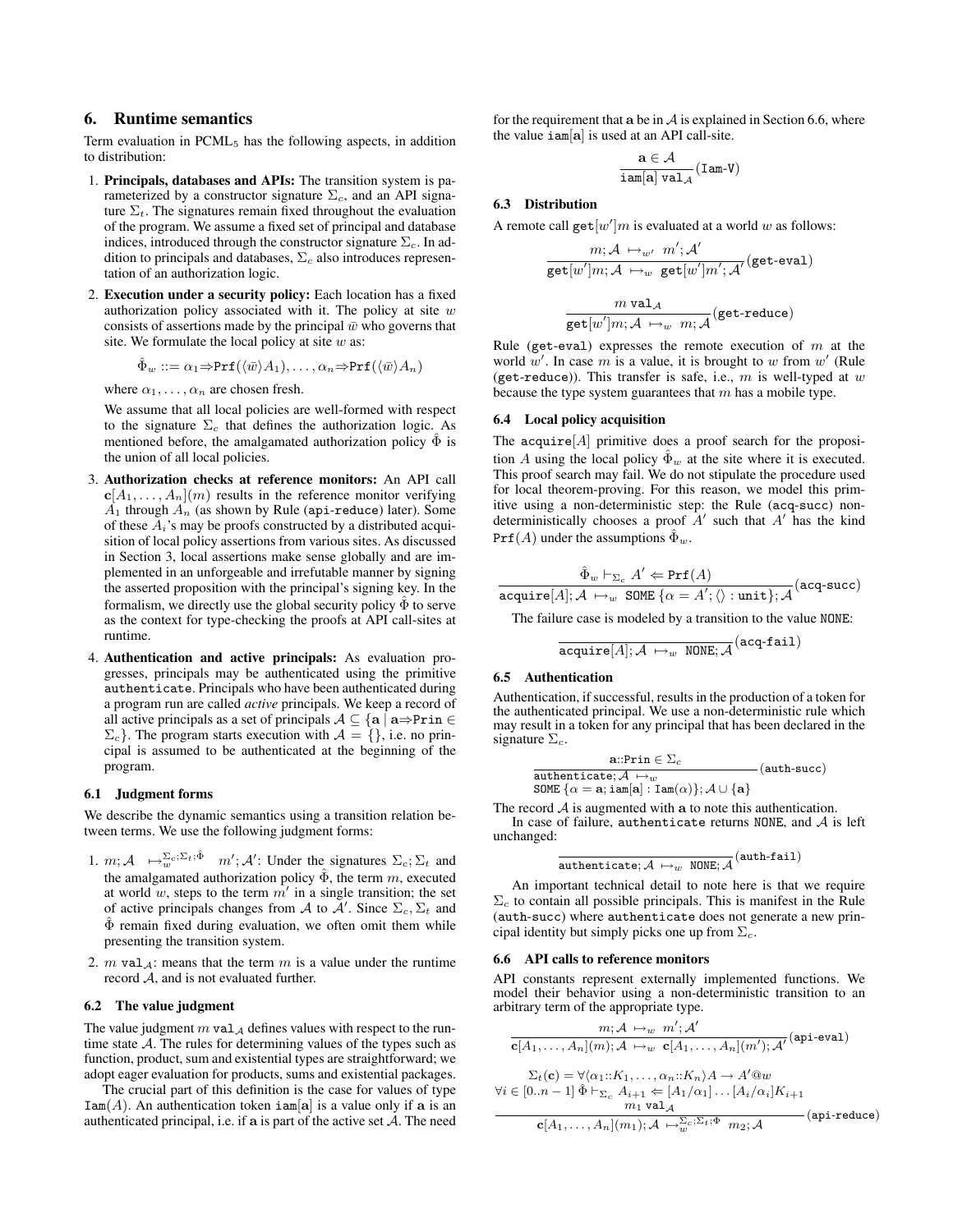The Rule (api-reduce) illustrates the central actions that take place during a call to a reference monitor:

1. Authorization checks The central point of PCA is that reference monitors for APIs check proofs. Proofs are passed as constructor arguments to the API. In order to verify them, the reference monitor needs the amalgamated policy  $\Phi$ .

Consider the Rule (api-reduce). Before evaluating the API call, the reference monitor type-checks all the constructor arguments  $A_1 \ldots A_n$  under  $\hat{\Phi}$ . For well-typed programs, the type system (cf. Section 5.5.2) guarantees that all type checks succeed.

2. Authentication checks In addition to verifying proofs, the reference monitor checks authentication credentials. APIs for such monitors are polymorphic in the authenticated principal  $\alpha$ , and require an extra parameter of type  $\text{Iam}(\alpha)$ . In order to verify an authentication credential  $iam[a]$ , the reference monitor simply checks whether  $a \in A$ , where A is the active set at the time of API call. In the formalism, authentication checks are reflected implicitly in the value judgment. An authentication token iam[a] is considered a value under an active set  $A$  only if  $a \in \mathcal{A}$  (Rule Iam-V). This way, we reduce authentication checking to checking that the argument to the API call  $(m_1$  in Rule (api-reduce)) is a value.

## 6.7 PCA runtime errors

A term may incur a runtime fault at a reference monitor in the following two ways:

- 1. Either the proofs passed to the monitor API do not type-check,
- 2. An authentication credential is not valid, in the sense that the purported principal does not appear in the authentication record A.

We formalize these errors explicitly using the judgment  $m \uparrow_A$ . This judgment formalizes the intuition that  $m$  is not a value, and  $m; A \not\mapsto_w$ .

$$
\frac{\mathbf{a} \notin \mathcal{A}}{\mathop{\mathtt{iam}}[\mathbf{a}] \uparrow_{\mathcal{A}}} (\mathop{\mathtt{iam}}^{\uparrow})
$$

$$
\frac{\hat{\Phi} \models_{\Sigma_c} A_i \Leftarrow [A_1/\alpha_1] \dots [A_{i-1}/\alpha_{i-1}] K_i}{\mathbf{c}[A_1, \dots, A_n](m) \uparrow_{\mathcal{A}}} (\mathbf{c}^{\uparrow})
$$

In addition, we have rules to propagate errors through evaluation of other terms, of which we present only a sample here:

$$
\frac{m_1\uparrow_{\mathcal{A}}}{\langle m_1,m_2\rangle\uparrow_{\mathcal{A}}}(\text{pair}_1^{\uparrow}) \qquad \quad \frac{m_1\,\text{val}_{\mathcal{A}}}{\langle m_1,m_2\rangle\uparrow_{\mathcal{A}}} \frac{m_2\uparrow_{\mathcal{A}}}{\langle\text{pair}_2^{\uparrow}\rangle}
$$

The rules for the error judgment follow the evaluation order. A pair  $\langle m_1, m_2 \rangle$  can incur an error at two instances: either when  $m_1$ which is evaluated first incurs an error (as in Rule ( $pair_1^{\dagger}$ )), or when  $m_1$  has been evaluated to a value and  $m_2$  incurs an error (as shown in Rule ( $pair_2^{\uparrow})$ ).

## 7. Metatheory

We now prove the central result of this paper: a class of well-typed PCML<sup>5</sup> programs do not incur runtime faults at reference monitors. We have already summarized a notion of *error* states (Section 6.7) that formalizes exactly the runtime failures we are trying to avoid.

We start by proving progress and preservation for PCML<sub>5</sub>. This means that well-typed terms do not get stuck. However, static typing alone does not rule out authentication errors, i.e. failures that happen when the reference monitor gets a token  $iam[a]$  and a is not an active principal. This happens because the type system does not track runtime authentication events, i.e. calls to authenticate.

Throughout this section we shall assume that  $\Sigma_c$ ;  $\Sigma_t$  are wellformed signatures and  $\Phi$  is an amalgamated security policy which is well-formed under  $\Sigma_c$ .

# 7.1 Type safety

Theorem 7.1 (Progress). *Let* A *be a set of active principals from*  $\Sigma_c$ *.* If  $\Delta$ ;  $\vdash_{\Sigma_c;\Sigma_t} m$  : A@w, then

- *1.*  $\text{either } m \text{ val}_\mathcal{A},$
- 2. *or*  $\exists m', \mathcal{A}'.m; \mathcal{A} \mapsto_w^{\Sigma_c;\Sigma_t; \hat{\Phi}} m'; \mathcal{A}',$
- *3. or*  $m \uparrow_A$  *without using the Rule*  $(c^{\uparrow})$ *.*

Theorem 7.2 (Preservation of typing). *Assume that all API constants declared in*  $\Sigma_t$  *preserve the typing. If*  $m; A \mapsto_w^{\Sigma_c; \Sigma_t; \hat{\Phi}} m'; A'$ *and*  $\Delta$ ;  $\vdash_{\Sigma_c;\Sigma_t} m$  :  $A@w$ , *then*  $\Delta, \hat{\Phi}$ ;  $\vdash_{\Sigma_c; \Sigma_t} m'$  :  $A@w$ .

In order to guarantee that terms do not incur authentication errors in addition to not getting stuck, we define a notion of *authentication safety* for terms with respect to a set of active principals. A well-typed term is regarded as authentication safe if it never evaluates to an unauthenticated token. We prove that an authentication safe term does not evaluate to an error state. In addition, we prove that authentication safety is preserved by evaluation; these two theorems together ensure that authentication safe terms do not incur runtime access violations at reference monitors. Finally we show how authentication safety for the case where the set of active principals is empty can be enforced using the type system.

#### 7.2 Authentication history

The runtime semantic ensures that authenticate is the only way in which a new authentication token can be generated. We further wish to enforce that a token  $iam[a]$  appears in a term only when the associated history  $A$  mentions  $a$  as one of the authenticated principals. We use a judgment of the form  $\Delta; \Gamma \vdash_{\Sigma_c; \Sigma_t}^{\mathcal{A}} m$ :  $A@w$  to denote that, in addition to the term being well-typed, all authentication tokens in  $m$  have the corresponding principal recorded in A. This judgment resembles the static typing judgment  $\Delta; \Gamma \vdash_{\Sigma_c; \Sigma_t} m : A@w$  except for the case of iam[a], where we demand that the principal  $\bf{a}$  be present in  $\cal{A}$ . We present a sample of rules here:

$$
\mathbf{a} \colon \mathbf{Prin} \in \Sigma_c \qquad \mathbf{a} \in \mathcal{A}
$$

$$
\Delta; \Gamma \vdash^{\mathcal{A}}_{\Sigma_c; \Sigma_t} \mathbf{i} \mathbf{a} \mathbf{m}[\mathbf{a}] : \mathbf{I} \mathbf{a} \mathbf{m}(\mathbf{a}) @ w
$$

$$
\Delta; \Gamma, x : A @ w \vdash^{\mathcal{A}}_{\Sigma_c; \Sigma_t} m : A' @ w
$$

$$
\Delta; \Gamma \vdash^{\mathcal{A}}_{\Sigma_c; \Sigma_t} \lambda x : A.m : A \to A' @ w
$$

$$
\vdash^{\mathcal{A}}_{\Sigma_c; \Sigma_t} m_1 : A_1 \to A_2 @ w \qquad \Delta; \Gamma \vdash^{\mathcal{A}}_{\Sigma_c; \Sigma_t} m_2 : A_1 @ w
$$

$$
\frac{\Delta; \Gamma \vdash^{\mathcal{A}}_{\Sigma_c; \Sigma_t} m_1 : A_1 \to A_2 @ w \Delta; \Gamma \vdash^{\mathcal{A}}_{\Sigma_c; \Sigma_t} m_2 : A_1 @ w}{\Delta; \Gamma \vdash^{\mathcal{A}}_{\Sigma_c; \Sigma_t} (m_1 m_2) : A_2 @ w}
$$

**Theorem 7.3.** *If*  $\Delta; \Gamma \vdash^{\mathcal{A}}_{\Sigma_c; \Sigma_t} m : A @ w$  *then*  $\Delta; \Gamma \vdash_{\Sigma_c; \Sigma_t} m :$ A@w*.*

We assume that API calls do not directly introduce spurious authentication tokens in their results. The following assumption about API calls summarizes this:

## Definition 7.4 (Authentication safety for APIs). *Let*

 $\Sigma_t(\mathbf{c}) = \forall \langle \alpha_1 : K_1, \ldots, \alpha_n : K_n \rangle A_1 \rightarrow A_2 \mathbb{Q} \mathbf{w}$ . Let P be the set *of constants* **a** *s.t.* **a**::Prin  $\in \Sigma_c$ *. The API* **c** *is* authentication safe *if the following holds:*

*For all constructors*  $B_1, \ldots, B_n$  *such that*  $\cdot \vdash_{\Sigma_c} B_{i+1} \Leftarrow [B_1/\alpha_1] \dots [B_i/\alpha_i] K_{i+1}$ *. Let v be well-typed,*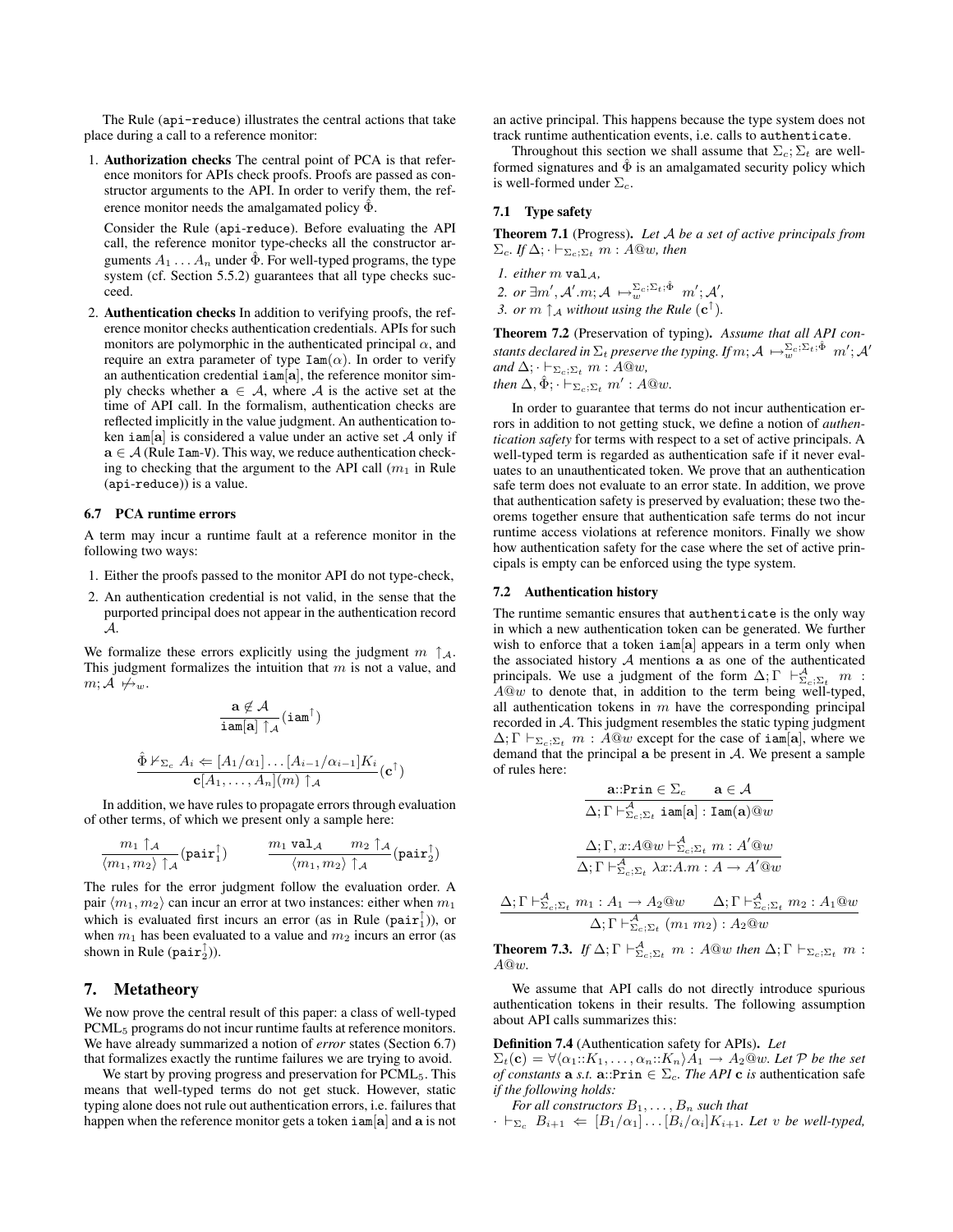and be safe for  $A$  as  $\Delta$ ;  $\vdash_{\Sigma_c,\Sigma_t}^{\mathcal{A}} v : [B_1/\alpha_1] \dots [B_n/\alpha_n] A_1 @w.$ *If*  $\mathbf{c}[B_1,\ldots,B_n](v)$ ;  $\mathcal{A} \mapsto w$  m;  $\mathcal{A}$ , then m is safe for  $\mathcal{A}$ , i.e.  $\Delta; \cdot \vdash_{\Sigma_c; \Sigma_t}^{\mathcal{A}} m : [B_1/\alpha_1] \dots [B_n/\alpha_n] A_2@w.$ 

This restriction forces the resulting term to be safe w.r.t. all the possible  $A$ 's for which the argument v is safe, thus ensuring that all authentication tokens in the result of the call are inherited from the argument  $v$ , i.e. no new iam[a] are introduced in the result.

If all APIs are authentication safe, then authentication safety is preserved by evaluation:

Theorem 7.5 (Preservation of authentication safety). *Let all API constants declared in*  $\Sigma_t$  *be safe in the sense of Def. 7.4. If*  $m; A \mapsto_w^{\Sigma_c; \Sigma_t; \hat{\Phi}} m'; A'$  and  $\Delta; \cdot \vdash_{\Sigma_c; \Sigma_t}^{\mathcal{A}} m : A @w$ ,

*then*  $\Delta$ ,  $\hat{\Phi}$ ;  $\cdot \vdash^{\mathcal{A}'}_{\Sigma_c;\Sigma_t} m'$  :  $A@w$ .

Furthermore, authentication safety ensures that reference monitors cannot reject calls from well-typed and authentication-safe programs.

Theorem 7.6 (Progress under authentication safety). *Let* A *be a set of active principals from*  $\Sigma_c$ *. If*  $\Delta$ ;  $\vdash \stackrel{\mathcal{A}}{\Sigma_c}$ ; $\Sigma_t$   $m$  :  $A@w$ *, then*  $\emph{either}\emph{ }m\emph{ val}_{\mathcal{A}}, \emph{or}\emph{ } \exists m', \mathcal{A}'.m; \mathcal{A }\rightarrow_{w}^{\Sigma_{c};\Sigma_{t};\hat{\Phi}} m';\mathcal{A}'.$ 

Notice that in contrast to Theorem 7.1 which has a failure clause  $(m \uparrow_{\mathcal{A}})$ , Theorem 7.6 excludes the possibility of an authenticationsafe term getting stuck and ensures that it is either a value, or that it takes a step to another term. The progress theorem (Theorem 7.6), together with preservation (Theorem 7.5) ensures that an authentication safe, well-typed term never incurs a runtime fault at reference monitors.

### 7.3 Initializing evaluation

A closed well-typed program  $m$  begins evaluation under an empty set of authenticated principals. By virtue of the progress and preservation theorems for authentication safety, in order to ensure that evaluation never incurs a runtime error, it is sufficient to ensure that  $\cdot$ ;  $\cdot \vdash_{\Sigma_c,\Sigma_t}^{\{\}$  m :  $A@w$ . This can be enforced easily using the typing rules by simply disallowing all constants  $iam[c]$  as well-typed terms. This is possible because while checking for authentication safety of a term under  $A$ , all the sub-terms are checked under the same A.

# 8. Example

We revisit the example scenario from Figure 1. The program shown in Figure 4 illustrates how a distributed program running at browser can access the database conf at acmserver using a proof constructed using distributed proof-search at univserver and acmserver.

#### 8.1 External API and other declarations

The program in Figure 4 first declares principal, database and world constants as extern declarations. The extern principal declaration runs an initialization code to acquire the runtime representation of the principal (using the name supplied) and binds it to the variable in the declaration. The classifiers bytecode and javascript in world declarations determine the language of the generated code for the respective worlds. Lines 10-12 declare the addresses for the three sites.

Lines 14-16 declare predicates using the extern prop declaration. A declaration extern prop  $(s_1, \ldots, s_n)$  p declares p to be a predicate with  $s_1$  through  $s_n$  being the sorts of its arguments.

Next we declare types for the database API at acmserver. The constructor dbhandle has the kind  $Db \rightarrow Type$ . The API db.open takes a database name of type string and returns the runtime

identity of the database packaged with its static proxy, as discussed in Section 4.3. We use the syntax  $\{a:K, A\}$  for the existential type ∃a::K.A. For simplicity, databases in this paper are simply *(key, value)* pairs, where both the *key* and the *value* are strings. Line 21 introduces the proof-carrying API for reading databases: db.read is typed polymorphically in the accessing principal  $p$ , the database d, and the proof  $f$  of acm affirming that  $p$  is allowed to read  $d$ . The argument to db.read is a triple consisting of (1) a value of type  $\texttt{Iam}(p)$  which forms an evidence of p's authentication, (2) the runtime structures associated with the database  $d$ , and (3) the key to be read. Both the database operations db.open, and db.read are local to acmserver.

#### 8.2 Distributed proof construction

We now discuss the steps involved in reading conf at acmserver. This is done in Lines 28-57 by the function readpaper which is typed at acmserver.

The first operation (Lines 29-31) is to authenticate the principal. In case authentication fails, the program raises the Abort exception and halts. In case of a successful authentication, authenticate returns a value of type  $\exists \alpha$ ::Prin.Iam( $\alpha$ ), which is bound to authpkg.

Let us consider the case when authentication succeeds. In this case authpkg gets bound to a package  $\{\alpha = k; \text{iam}[k] : \text{Iam}(\alpha)\},$ where  $k$  is the authenticated principal. The side-effect of this successful authentication is that  $k$  gets added to the set of active principals.

Assume that the amalgamated policy is given as the following context  $\hat{\Phi}$ , with the variables  $\alpha_1, \alpha_2, \alpha_3$  chosen fresh. The whole program is run under this context. In an implementation, these variables would be bound to digital certificates.

$$
\hat{\Phi} = \left\{ \begin{array}{ccl} \alpha_1 & \Rightarrow & \langle \text{univ} \rangle \text{is\_student}(\text{alice}, \text{univ}), \\ \alpha_2 & \Rightarrow & \langle \text{acm} \rangle \text{is\_member}(\text{univ}, \text{acm}), \\ \alpha_3 & \Rightarrow & \langle \text{acm} \rangle \forall x \text{:prim.} \forall y \text{:prim.} \\ & & \text{is\_member}(x, \text{acm}) \land \langle x \rangle \text{is\_student}(y, x) \\ & & \supset \text{mayrd}(\text{conf}, y) \\ & & \vdots \end{array} \right.
$$

 $\mathcal{L}$  $\overline{\phantom{a}}$ 

 $\int$ 

The task now is to construct a proof of

$$
\langle \texttt{acm}\rangle \texttt{mayrd}(\texttt{conf}, k).
$$

This task depends on the identity of the authenticated principal. The static index of the authenticated principal is obtained by opening the package authpkg (Line 33), binding me to  $k$ , and cookie to  $\text{iam}[k]$ . The rest of the code in the function executes in the scope of this open.

We begin by first acquiring the certificate for studentship for  $k$ . This is done by moving evaluation to the site univserver and searching for a proof of  $\langle \text{univ} \rangle$  is student $(k, \text{univ})$  there. The query acquire on Line 36 succeeds if  $k$  is alice because in this case there is a direct proof,  $\alpha_1$ , in the policy. In the absence of any other proofs in univserver's local policy, this query fails for other principals  $k$ . A successful acquire on Line 36 binds studentcert to the optional package SOME  $\{\alpha = \alpha_1;\langle\rangle : \text{unit}\},\$ and the result is brought back to acmserver by the get. Notice that the result of an acquire is of a mobile type and therefore can be brought over from univserver to acmserver. The program raises the exception abort and terminates in case this acquire fails.

Next we need to acquire a proof that  $k$  is allowed access to the database conf. This proof search depends on the static identity of the database conf. This identity is obtained using db.open at Line 40, which, if successful binds the proxy to d, and the runtime handle to h upon opening the package returned by db.open. At this point, we have already acquired a proof of studentship for me. We now use this fact to guide our proof search. We proceed (Line 44) with a query for the following proposition at acmserver: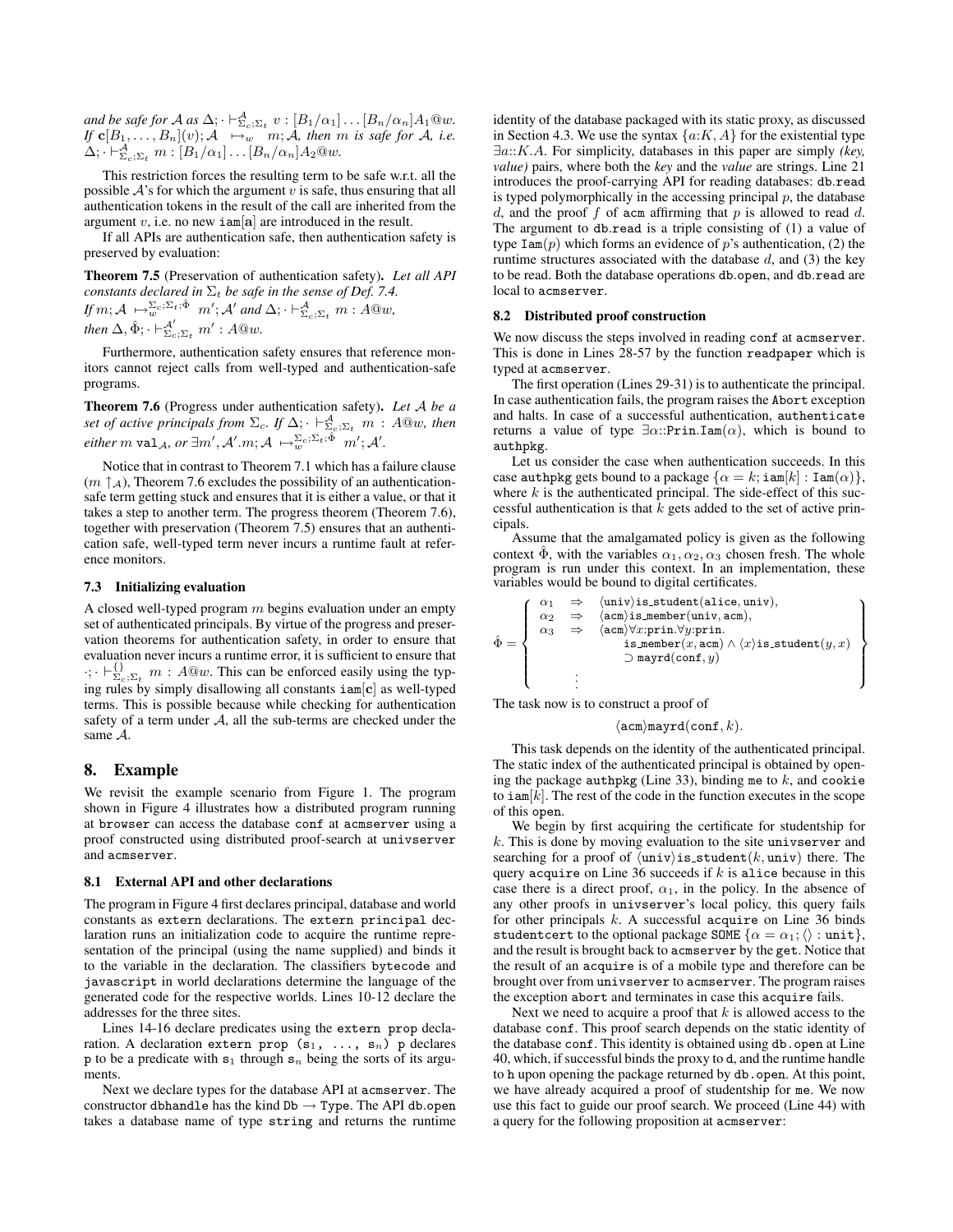```
1 unit<br>2 impo
      import "std.mlh"
 3
 4 extern principal acm = "acm"
     extern principal univ = "univ"6 extern bytecode world acmserver
 7 extern bytecode world univserver
      extern javascript world browser
\frac{9}{10}extern val acmaddr ~ acmserver addr
11 extern val univaddr ~ univserver addr<br>12 extern val browseraddr ~ browser addr
      extern val browseraddr ~ browser addr
13
14 extern prop (prin, prin) is_member<br>15 extern prop (db, prin) mayrd
15 extern prop (db, prin) mayrd<br>16 extern prop (prin prin) is
      extern prop (prin, prin) is_student
\begin{array}{c} 17 \\ 18 \end{array}18 extern type (d:db) dbhandle<br>19 extern val db.open :
19 extern val db.open :<br>20 string \rightarrow {d:db,
20 string \rightarrow {d:db, dbhandle(d)} option @ acmserver<br>21 extern val (p: prin, d: db, f: acm savs mayrd(d, p)
      extern val (p: prin, d: db, f: acm says mayrd(d, p))
22 db.read :<br>23 \text{Iam(p)} *
23 Iam(p) * dbhandle(d) * string -> string 24 \alpha acmserver
                @ acmserver
25
26 exception Abort of string
\frac{27}{28}fun readpaper () =29 let val authpkg = case authenticate of 30 MONE => raise Abort
                                NONE => raise Abort "authentication failed"
31 | SOME p => p
\begin{array}{ccc} 32 & \text{in} \\ 33 & \text{op} \end{array}open authpkg as {me: prin, cookie} in
34 let val studcert =<br>35 case from univadd:
35 case from univaddr<br>36 get acquire [1]
36 get acquire [univ says is_student(me, univ)] of
37 NONE => raise Abort "studentship search failed"<br>38 | SOME c = > c38 | SOME c => c<br>39 in
\begin{array}{ccc} 39 & \text{in} \\ 40 & \text{out} \end{array}40 case db.open "conf" of<br>41 NONE => raise Abor
41 NONE => raise Abort "db.open failed"<br>42 | SOME dbase =>
42 | SOME dbase =><br>43 | open dbase
                    open dbase as {d:db, h} in
44 case acquire [univ says is_student(me, univ)
45 implies<br>46 acm says
                                        acm says mayrd(d, me)] of
47 NONE => raise Abort "mayrd search failed"<br>48 | SOME prf => open studcert as {studpf, _}
48 | SOME prf => open studcert as {studpf, _} in<br>49 00en prf as {pf, } in
49 open prf as {pf, _} in<br>50 db.read[me, d, impE p
50 db.read[me, d, impE pf studpf]<br>51 (cookie, h, "paper.pdf"
                                                      51 (cookie, h, "paper.pdf")
52 end
53 end
54 end
55 end
56 end
       end
58
      do from acmaddr get readpaper ()
\begin{array}{c} 60 \\ 61 \end{array}end
```
Figure 4. PCML<sub>5</sub> code for accessing a PCA-enabled resource under a distributed authorization policy. The code corresponds to the setup introduced in Figure 1.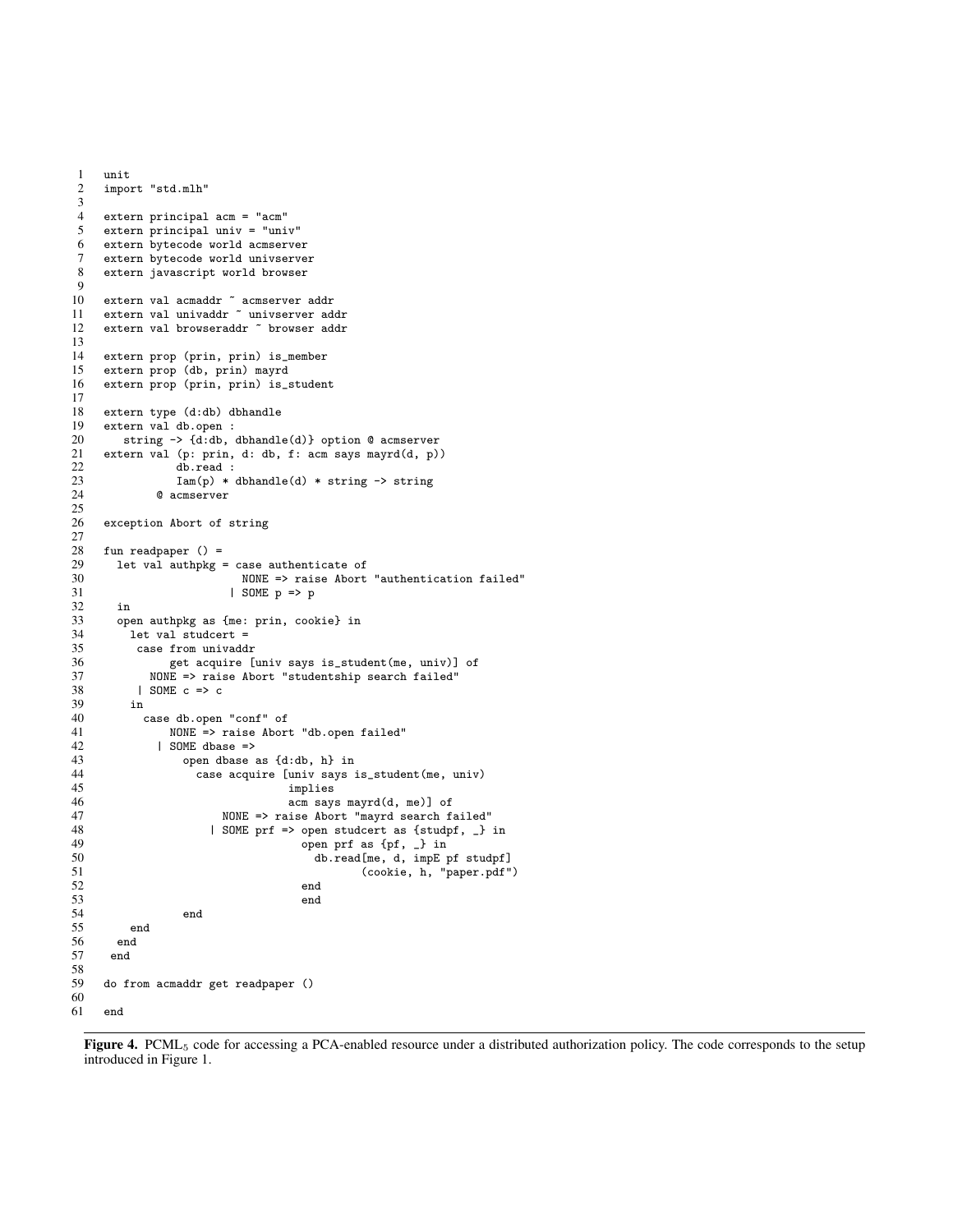#### univ says is\_student(me, univ) implies acm says mayrd(d, me)

This particular proof search illustrated the idea of combining proofs from various sites. The proof search is done at acmserver even though the antecedents of the implication represent non-local facts. The hypothesis is discharged (Line 50) using proofs  $\alpha_1$ acquired separately at univserver. This discharge of assumptions using non-local facts to obtain a globally valid proof is possible because constructors are typeable at all locations.

Notice that in order to construct the accessibility proof, it is critical to assemble univ's policy from univserver. The policy of acm alone does not suffice for the required proof. That is, one cannot hope for the direct query

#### acquire[acm says mayrd (d, me)]

to be successful at acmserver. The proof query in Lines 44-46 can be viewed as temporarily extending the policy at acmserver to include the non-local fact  $\langle \text{univ} \rangle$  is student $(k, \text{univ})$ , whereupon the accessibility proof becomes derivable at acmserver.

#### 8.3 Database access using required proofs

Lines 48-53 show the code that makes an API call to read conf using the proof constructed above. First the proof packages returned by acquire's are opened binding the proof constructors to studpf and pf. The accessibility proof is constructed as impE pf studpf. impE is a constructor from the embedding of the authorization logic representing ⊃-elimination; it has the kind

$$
\Pi \alpha::Prop.\Pi \beta::Prop.\Prf(\alpha \supset \beta) \to Prf(\alpha) \to Prf(\beta)
$$

The constructor pf is a proof of

 $\langle \texttt{univ} \rangle$  is<br>  $\texttt{student}(k, \texttt{univ}) \supset \langle \texttt{acm} \rangle$  mayrd(conf,  $k)$ 

under  $\hat{\Phi}_{\text{acmserver}}$ , and the constructor studpf is a proof of

 $\langle \text{univ} \rangle$ is\_student $(k, \text{univ})$ 

under  $\hat{\Phi}_{\text{univserver}}$ . Both proofs are therefore well-typed under  $\hat{\Phi}$ . Thus the proof impE pf studpf proves  $\langle \text{acm} \rangle$  mayrd(conf, k) under the amalgamated policy  $\ddot{\Phi}$ .

Apart from the authorization check, the monitor checks if the credential cookie represents an authenticated principal by consulting the set of active principals. This check also succeeds because authenticate done at Line 29 augments the active set with  $k$ . Since both checks succeed, the API call is successful. The result, which is of the mobile type string, is returned back to browser on Line 59.

### 9. Related work

The problem of specifying and enforcing policies in a scenario with decentralized and spatially distributed policies was first studied in the context of authentication in the Taos operating system (Wobber et al. 1994), and later in the context of trust management systems (Blaze et al. 1996; Clarke et al. 2001; Li et al. 2002). Such policies call for logics that are expressive enough to distinguish assertions made by different principals. A number of logics, beginning with the seminal work by Lampson et al. (Lampson et al. 1992), provide support for such assertions.

Recently, a number of languages for writing programs compliant with authorization policies have been developed. We review those that we consider to be the closest to  $PCML<sub>5</sub>$ , in terms of objectives and/or techniques.

Aura (Jia et al. 2008; Vaughan et al. 2008) is a language for enforcing authorization policies. It is based on DCC (Abadi et al. 1999). Our language differs from Aura in terms of the domain of use because ours is a distributed programming language for distributed authorization policies. Aura is neither a distributed programming language, nor does it handle distributed policies.

As a matter of technique, PCML<sub>5</sub> differs from Aura in the way they incorporate the authorization logic. While PCML<sub>5</sub> uses a higher-order encoding of an authorization logic as static constructors, with a phase distinction between static and dynamic phases, the proof level in Aura is a Curry-Howard interpretation of an authorization logic, and is based on DCC (Abadi 2006).

Also, Aura does not have a notion of authentication of the principal executing the program. A special principal identifier called self is used to refer to the executing principal. In contrast, PCML<sub>5</sub> uses authentication tokens as indicators of the fact that a certain principal had been authenticated. This also allows for a program to acquire multiple authenticities during its evaluation.

RCF (Bengtson et al. 2008; Fournet et al. 2007) uses refinement types together with dependent types to express pre- and postconditions. The proof obligations are represented as preconditions in the API. Thus a function for reading databases may be typed as

# $read: file:string{mayrd(file)} \rightarrow string$

where file:string{mayrd(file)} is the refinement type of strings  $f$  for which mayrd $(f)$  holds. Refinement types are introduced using a term of the form assume  $C$ , which is typed as ::unit  $\{C\}$ . The typing context can be thought of as defining a theory which is the set of all the formulae appearing in it. The most important difference between  $PCML<sub>5</sub>$  and RCF is in the respective problems being addressed by the two languages. While PCML<sup>5</sup> is a language for programming with PCA-enabled resources that demand proofs of accessibility along with each access request, the motivation of RCF is how to verify that a program conforms to a security policy. As a matter of technique, PCML<sup>5</sup> uses explicit proof terms unlike RCF. In absence of proof terms, the type-checking algorithm of RCF uses an SMT solver to verify if the typing context proves a particular logic formula. Another difference is that RCF does not have a phase distinction since runtime values can appear inside types, because formulas need to mention runtime entities.

PCAL (Chaudhuri and Garg 2009) is another language that relies on external SMT solvers during compile-time to construct PCA proofs. Users annotate program points with propositions that they expect to hold there. The compiler first checks that the annotation at a point is sufficient to guarantee access to the command executed at that point. Then it attempts to construct a proof statically as per the annotation. In case it cannot construct a proof statically, the compiler produces code to dynamically construct the required proof. Using a combination of both methods, the compiler ensures compliance with the PCA interface.

Fable(Swamy et al. 2008) is another language that provides statically enforced compliance with security policies. The idea is to have an abstract type of tagged program values that can only be manipulated using trusted policy functions. A program is divided into two fragments: the policy fragment that provides the abstraction, and the application fragment that functions as a client for the abstraction, treating tagged values abstractly. Different kinds of security properties can be expressed by having different interpretations for the tags. Thus instead of designing a language around a particular form of policies, such as is PCML5, Fable attempts to provide a general framework in which different kinds of policies can be expressed. This however comes at a cost: the language itself does not guarantee any security property itself (other than type safety); the relevant properties need to be proved separately for every policy fragment.

The idea of statically checking the permission for accessibility has been used in a completely different setting as compared to ours by Krishnaswami *et al.* (Krishnaswami and Aldrich 2005). They